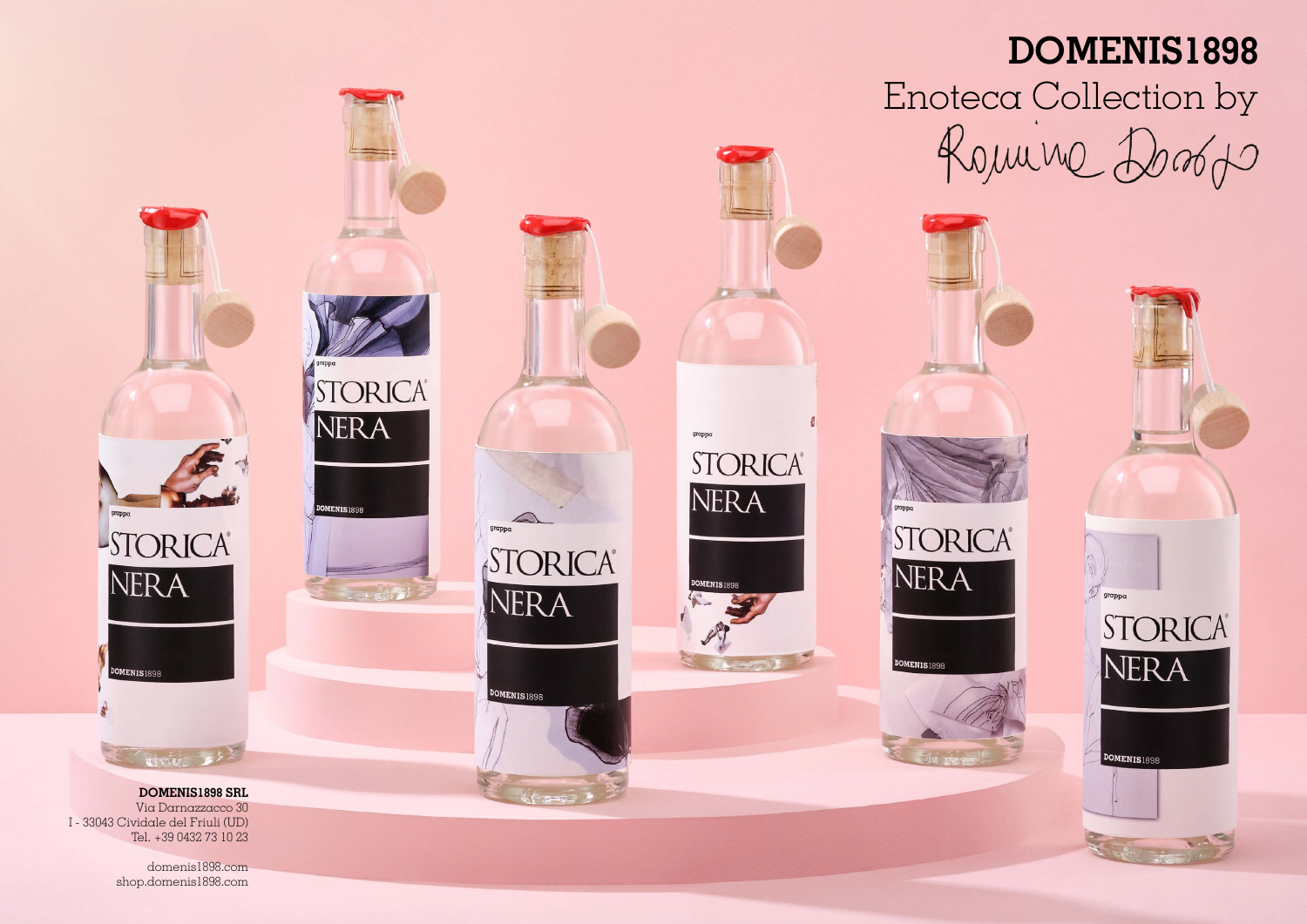# **The artist and the project**

The first Storica Nera collectible set bears the signature of Romina Dorigo, the renowned Friulian designer. Two realities linked by  $\alpha$  close territorial connection come together to create the perfect combination between grappa and fashion. Keywords and starting point of the six masterpieces were the concepts of "upcycling" and "still life", combined with consideration of a beauty that can be seen as perishable, transient and subject to the majestic and irreducible time. Caravaggio, Brueghel, Pina Bausch, Azuma Makoto, Joel Peter Witkin, Dennis Oppenheim and Peter Greenaway are just some of the artists who inspired the stylist. Admiring the collection gives the pleasure of enjoying the beauty and the nature in flowing.

A collection entitled MARAVEE, a friulan word that means "marvel". Wonder how the feelings that have moved Adam Phillips and his research on beauty. Wonder like that of the flowers described by Freud while walking among the trails on the Karst. A mixture of contemplation and territoriality. The exclusivity of the creations lies in the contact between two realities attentive to choices and attentive to their surroundings. An attention shown through graphic compositions that blend sustainability, art and fashion combined with the Friulian cradle with its colors, scents and souls. sometimes cryptic, sometimes extremely generous, it can only inspire the hearts and minds of those who know how to listen and see.

A single thread underlying all the creations, the aesthetics of the memento mori and the meaning of beauty, temporality and value attached to it. Recycling and sustainability combined with so much contemporaneity are poured into a sublime and refined art such as tailoring. An oxymoron that is completed in a strident and disenchanted harmony of white clothes, ethereal atmospheres, impossible collages and inquiring lines.

Romina Dorigo was born in Palmanova on 1 October 1995 and grew up among fabrics, lace, jacquard and the passion for fashion inherited from his mother. Development of her skills came through a rich course of studies within important international institutes such as Central Saint Martins of London, the Condé Nàst College of Fashion and the Vancouver Community College. In 2018 this young designer hit the spot with her idea fashion catwalks such as Vancouver Fashion Week and London Fashion Week. She has conquered the most famous trade magazines by showing his own collections on Vanity Fair UK, House of Coco, Candid Magazine, GQ UK, Vogue Italy and UK.